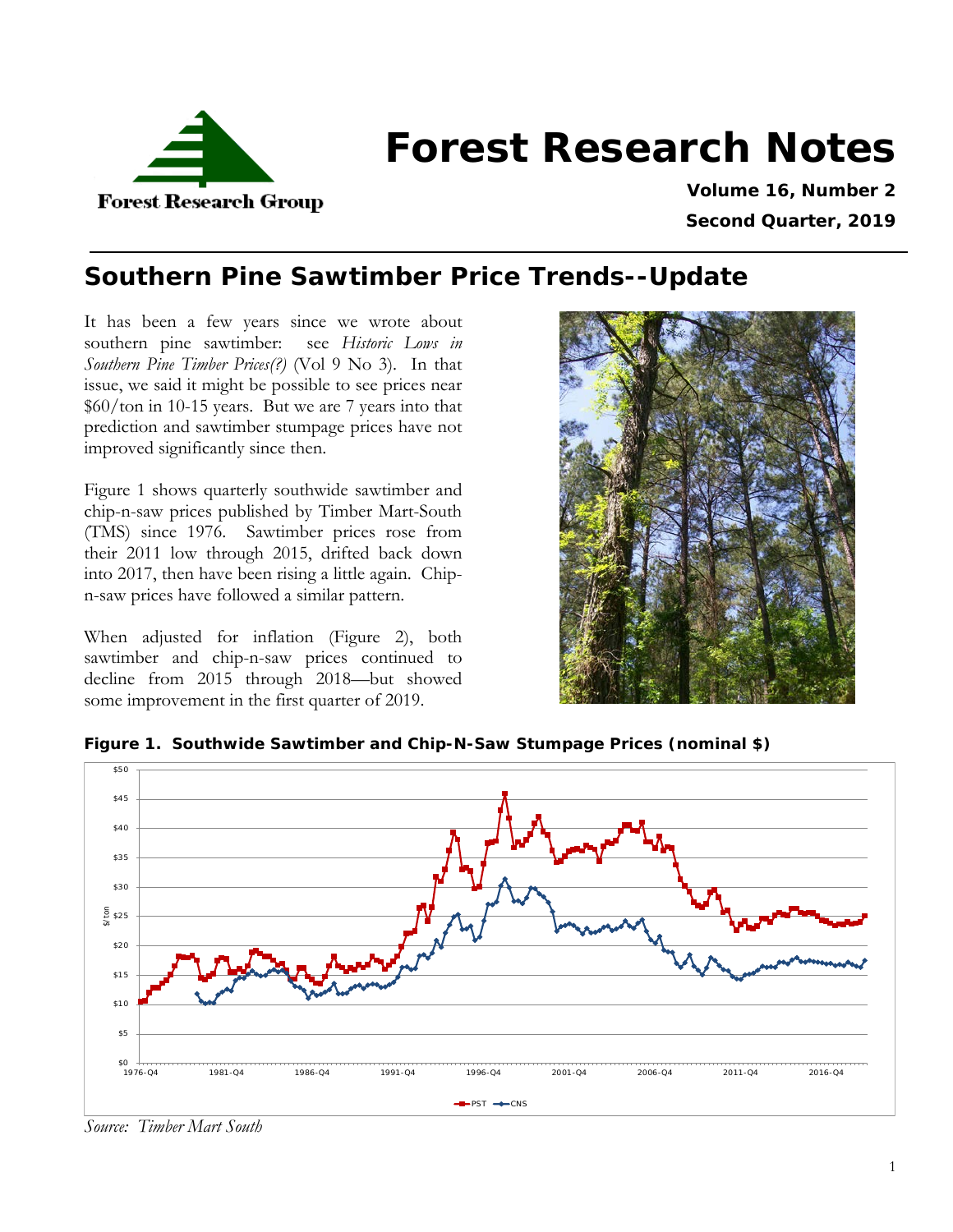## **Forest Research Notes Vol 16 No 2**



<span id="page-1-0"></span>**Figure 2. Southwide Sawtimber Stumpage Prices (real (inflation-adjusted) \$)**

*Source: Timber Mart-South*



**Figure 3. Southern Pine Lumber Production and US Housing Starts**

*Sources: USDA Forest Service, Southern Forest Products Association and USDC Census Bureau*

## **Strong Southern Pine Lumber Demand**

What is keeping sawtimber prices down? Are southern pine sawtimber prices low because demand for southern pine lumber is low?

While housing starts have not yet climbed back to their long-term average level (1.5 mm units), they

have been increasing since 2009. Southern pine lumber production has increased along with housing starts [\(Figure 3\)](#page-2-0). The two series are very strongly correlated [\(Table 1\)](#page-2-1).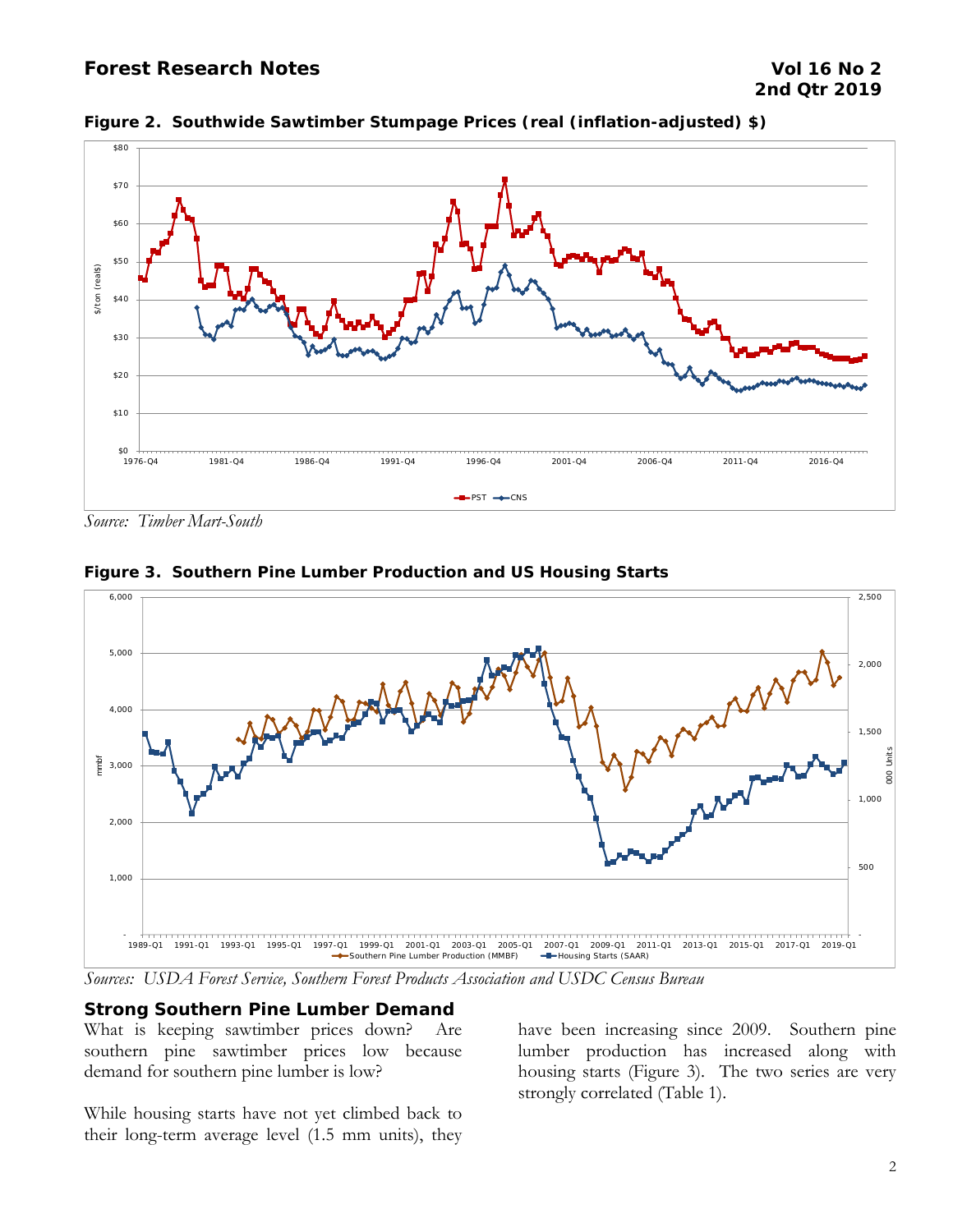## <span id="page-2-1"></span>**Table 1. Correlation Coefficients for Southern Pine Lumber Production and US Housing Starts**

|           | Southern Pine Lumber<br>Production (MMBF) and<br>Housing Starts (SAAR) |
|-----------|------------------------------------------------------------------------|
| 1993-2019 | 0.6790                                                                 |
| 1993-2009 | 0.8328                                                                 |
| 2010-2019 | 0.9225                                                                 |

Production of southern pine lumber has been increasing. But maybe production lumber (supply) is rising faster than demand? [Figure 4](#page-2-0) compares production with a southwide price for kiln-dried southern pine 2x4s. It shows lumber prices have been increasing along with lumber production—so lumber production is not out-pacing demand. The two series have been very strongly correlated since 2010 [\(Table 2\)](#page-2-2).

## <span id="page-2-2"></span>**Table 2. Correlation Coefficients for Southern Pine Lumber Production and Lumber Prices**

|           | Southern Pine Lumber<br>Production (MMBF) and<br>2x4 Price (\$/MBF) |
|-----------|---------------------------------------------------------------------|
| 1993-2019 | 0.4639                                                              |
| 1993-2009 | 0.3175                                                              |
| 2010-2019 | 0.7265                                                              |

<span id="page-2-0"></span>**Figure 4. Southern Pine Lumber Prices and Production**



*Sources: USDA Forest Service, Southern Forest Products Association and Random Lengths*



<span id="page-2-3"></span>**Figure 5. Southern Pine Lumber Prices and Production**

*Sources: Timber Mart-South, USDA Forest Service, Southern Forest Products Association and Random Lengths*